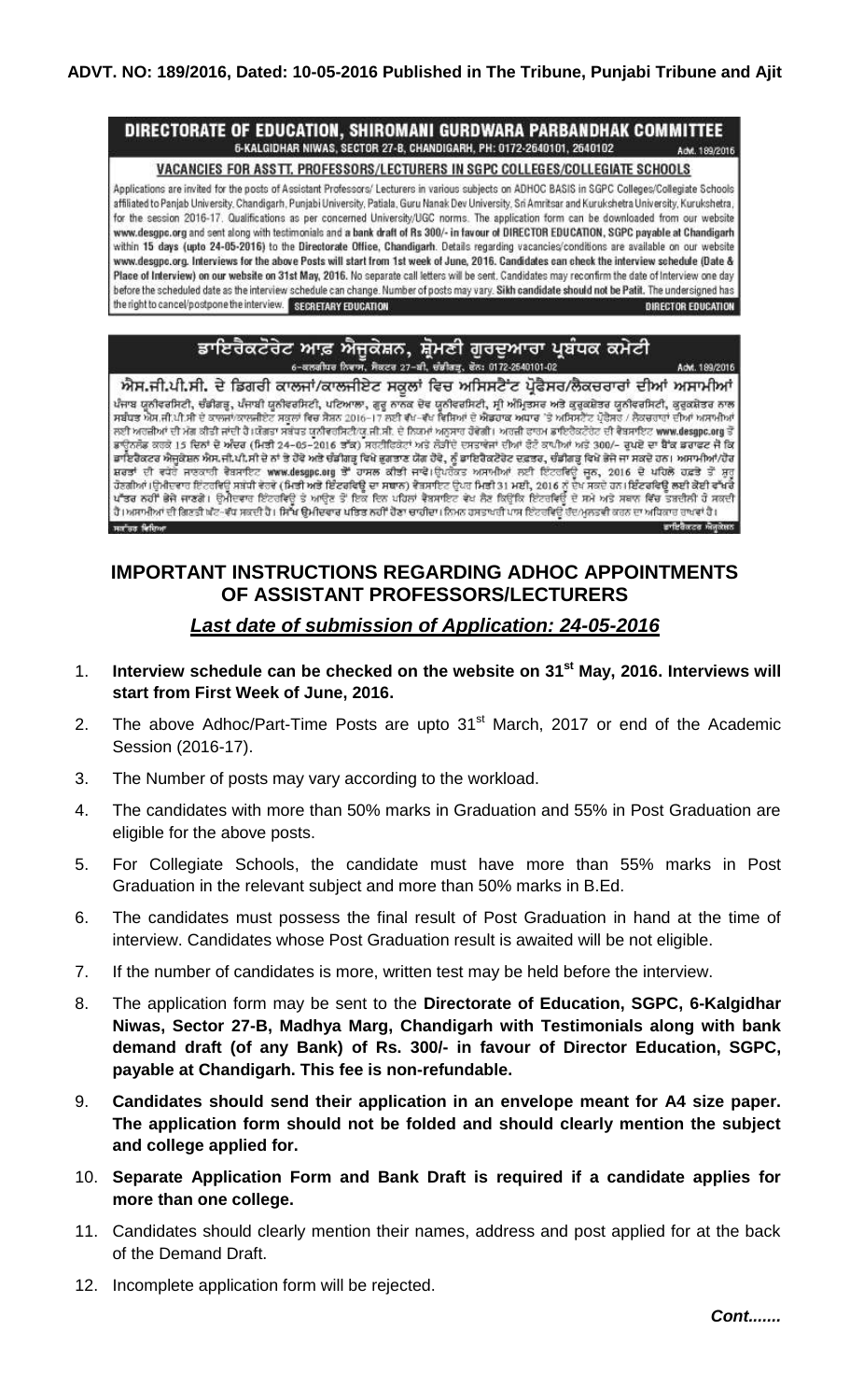- 13. The candidates must have passed Punjabi upto Matric level for colleges situated in Punjab.
- 14. Women candidates will be preferred for the posts in Girls Colleges.
- 15. **Sikh candidates should not be PATIT.**
- 16. The candidates are advised to Re-check the Interview Schedule one day before the given date as under unavoidable circumstances the interview schedule may be changed.
- 17. No TA/DA will be paid.
- 18. Pay will be as per workload, educational qualifications and policy of the management.
- 19. The undersigned has the right to cancel/postpone the interview.

Sd/- **Dr. Dharminder Singh Ubha** Director Education SGPC, Chandigarh

## **DETAILS OF ADHOC VACANCIES OF ASSISTANT PROFESSORS/LECTURERS**

|                | <b>COLLEGES AFFILIATED WITH PUNJABI UNIVERSITY, PATIALA</b>                                        |                                                                                                                                                                                                                                                                                                                                                                                                                                                                                                                                                 |  |  |  |
|----------------|----------------------------------------------------------------------------------------------------|-------------------------------------------------------------------------------------------------------------------------------------------------------------------------------------------------------------------------------------------------------------------------------------------------------------------------------------------------------------------------------------------------------------------------------------------------------------------------------------------------------------------------------------------------|--|--|--|
| S.<br>No.      | Name of the Institution                                                                            | <b>Number &amp; Nature of Posts</b>                                                                                                                                                                                                                                                                                                                                                                                                                                                                                                             |  |  |  |
| $\mathbf{1}$   | MATA GUJRI COLLEGE,<br><b>FATEHGARH SAHIB</b>                                                      | ADHOC (FULL TIME) for P.G. Classes (Ph.D preferred): Punjabi-02, English-04,<br>Economics-04, Commerce-05, History-02, Journalism-02, Music (Classical Vocal)-<br>01, M.B.A.-04 (Marketing-02, Finance-01, H.R.-01), Psychology-03, Physics-03,<br>Agriculture-06, Agriculture-04 (Agronomy-01, Soil Science-01, Plant Breeding-01,<br>Entomology-01), Botany-04, Microbiology-02, Food Technology-01,<br>Biotechnology-02<br>ADHOC (FULL TIME) : Chemistry-03, Zoology-03, Music (Gurmat Sangeet)-01,<br>Maths-04, Statistics-01, Geography-02 |  |  |  |
| $\overline{2}$ | KHALSA COLLEGE, PATIALA                                                                            | ADHOC (FULL TIME): Commerce-05, Physics-03, Chemistry-05 (Physical-03,<br>Organic/Inorganic-2), Zoology-02, Botany-01, Agriculture-06 (Agronomy-01,<br>Floriculture-01, Soil Science-01, Agriculture Extention-01, Plant Protection-01,<br>Horticulture-01), Food Processing-01, Biotechnology-01, Computer Science-02,<br>Maths-08, Statistics-02, Punjabi-03, Fashion Designing-01, Economics-01,<br>Physical Education-01                                                                                                                    |  |  |  |
| 3              | <b>GURU NANAK COLLEGE,</b><br><b>BUDHLADA, MANSA</b>                                               | ADHOC (FULL TIME): Punjabi-06, English-04, Computer-02, Commerce-02,<br>Chemistry-03 (Organic-02, Inorganic-01), History-02, Maths-03, Physics-02,<br>Sociology-01, Fashion Technology-01                                                                                                                                                                                                                                                                                                                                                       |  |  |  |
| $\overline{a}$ | SRI GURU TEG BAHADUR<br>KHALSA COLLEGE,<br><b>ANANDPUR SAHIB, ROPAR</b>                            | ADHOC (FULL TIME): Chemistry-04, Commerce-05, Punjabi-01, Physics-03,<br>Agriculture-05 (Dairy Science-01, Agriculture Statistics/Agriculture Economics-01,<br>Agriculture Engineering/Soil Science-01, Biotechnology/Microbiology-01,<br>Forestry/Biology-01), Maths-02, Hindi-01, History-01, Political Science-01,<br>Computer Science-04, Botany-02, Zoology-01, Journalism (Mass<br>Communication)-01                                                                                                                                      |  |  |  |
| 5              | <b>MATA SAHIB KAUR GIRLS</b><br><b>COLLEGE, TALWANDI SABO,</b><br><b>DISTT. BATHINDA</b>           | ADHOC (FULL TIME): Physics-01, Chemistry-01, Biology-01, English-01, Gurmat<br>Sangeet-01, Home Science-01, Commerce-02, Computer Science-01,<br>Environmental Science-01, Economics-01                                                                                                                                                                                                                                                                                                                                                         |  |  |  |
| 6              | MIRI PIRI KHALSA COLLEGE,<br><b>BHADOUR, DISTT. BARNALA</b>                                        | ADHOC (FULL TIME): History-01, English-01, Geology (Entomology)-01<br><b>ADHOC (PART TIME): Religious Studies-01</b>                                                                                                                                                                                                                                                                                                                                                                                                                            |  |  |  |
| 7              | <b>GURU HARGOBIND SAHIB</b><br>KHALSA GIRLS COLLEGE,<br><b>KARHALI SAHIB, PATIALA</b>              | ADHOC (FULL TIME): Political Science-01, Music (Vocal)-01, Management-01,<br>Economics-01, Computer Science-01, Physical Education-01                                                                                                                                                                                                                                                                                                                                                                                                           |  |  |  |
|                | <b>GURU HARGOBIND SAHIB</b><br>KHALSA GIRLS COLLEGIATE<br>SCHOOL, KARHALI SAHIB,<br><b>PATIALA</b> | ADHOC (FULL TIME): Chemistry-01, Biology-01, Punjabi-01                                                                                                                                                                                                                                                                                                                                                                                                                                                                                         |  |  |  |
| 8              | <b>BIBI SHARAN KAUR KHALSA</b><br><b>COLLEGE, CHAMKAUR SAHIB,</b><br><b>ROPAR</b>                  | ADHOC: Chemistry-01, Economics-01                                                                                                                                                                                                                                                                                                                                                                                                                                                                                                               |  |  |  |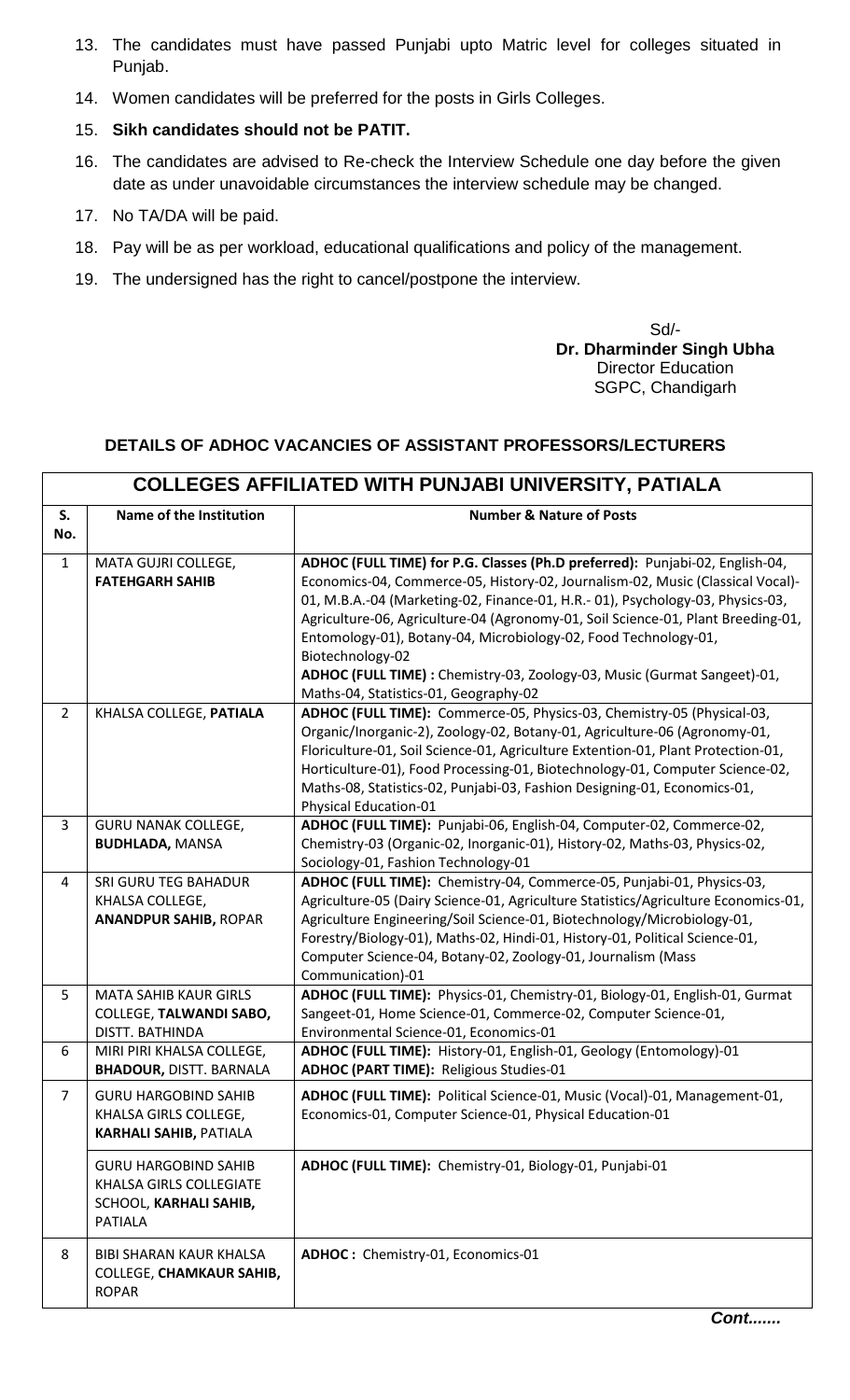| S.<br>No.      | <b>Name of the Institution</b>                                                           | <b>Number &amp; Nature of Posts</b>                                                                                                                                                                                                                                             |
|----------------|------------------------------------------------------------------------------------------|---------------------------------------------------------------------------------------------------------------------------------------------------------------------------------------------------------------------------------------------------------------------------------|
| 8              | <b>MATA SAHIB KAUR GIRLS</b><br>COLLEGE, GEHAL, BARNALA                                  | ADHOC (FULL TIME): English-01, Maths-01, Fashion Designing-01, Computer<br>Science-01                                                                                                                                                                                           |
| 9              | <b>BHAI BEHLO KHALSA GIRLS</b><br><b>COLLGE, PHAPHRE BHAI KE,</b><br><b>DISTT. MANSA</b> | ADHOC (FULL TIME): History-01, Computer Science-01, English-03, Commerce-<br>01, Political Science-01                                                                                                                                                                           |
| 10             | <b>SRI GURU TEG BAHADUR</b><br>KHALSA GIRLS COLLEGE,<br>AAKAR, DISTT. PATIALA            | ADHOC (FULL TIME): Commerce-02, Computer Science-02, Maths-01, Punjabi-<br>01, Physical Education-01<br>ADHOC (PART TIME): Music (Vocal)-01, Physics-01, Chemistry-01                                                                                                           |
| 11             | DASHMESH KHALSA COLLEGE,<br>ZIRAKPUR, MOHALI                                             | ADHOC (FULL TIME): Commerce-03, Punjabi-03, Computer Science-02, History-<br>01, Physical Education-01, Sociology-01, English-01, Home Science-01,<br>Chemistry-02, Physics-02, Biology-01, Agriculture-03, Political Science-01                                                |
| 12             | <b>GURU GOBIND SINGH KHALSA</b><br><b>COLLEGE, BHAGTA BHAI KA,</b><br><b>BATHINDA</b>    | ADHOC (FULL TIME): Punjabi-01, Religion-01, Public Administration-01,<br>Computer Science-01, Physics-01, Fashion Designing-01                                                                                                                                                  |
|                |                                                                                          | <b>COLLEGES AFFILIATED WITH PANJAB UNIVERSITY, CHANDIGARH</b>                                                                                                                                                                                                                   |
| S.             | Name of the Institution                                                                  | <b>Number &amp; Nature of Posts</b>                                                                                                                                                                                                                                             |
| No.            |                                                                                          |                                                                                                                                                                                                                                                                                 |
|                |                                                                                          |                                                                                                                                                                                                                                                                                 |
| $\mathbf{1}$   | <b>GURU NANAK COLLEGE FOR</b>                                                            | ADHOC (FULL TIME): Journalism-01, Chemistry-01, Geography-01, Biotech-02                                                                                                                                                                                                        |
| $\overline{2}$ | <b>GIRLS, MUKTSAR SAHIB</b><br><b>BABBAR AKALI MEMORIAL</b>                              | ADHOC (FULL TIME): Computer Science-01, English-01, Hindi-01, Economics-                                                                                                                                                                                                        |
|                | KHALSA COLLEGE,                                                                          | 01, Political Science-01, Chemistry-02, Commerce-01, Physics-02, Botany-01,                                                                                                                                                                                                     |
|                | <b>GARHSHANKAR</b>                                                                       | <b>Environmental Conservation-01</b>                                                                                                                                                                                                                                            |
|                | <b>BABBAR AKALI MEMORIAL</b>                                                             | ADHOC (FULL TIME): Punjabi-02, Maths-01, Physical Education (Female)-01,                                                                                                                                                                                                        |
|                | KHALSA COLLEGIATE SEN. SEC.                                                              | Economics-01, Physics-01                                                                                                                                                                                                                                                        |
| 3              | SCHOOL, GARHSHANKAR                                                                      |                                                                                                                                                                                                                                                                                 |
|                | KHALSA COLLEGE,<br><b>GARDHIWALA</b>                                                     | ADHOC (FULL TIME): Economics-01, English-02, Biology/Botany/Zoology-01,<br>Lady Coach (Specialization in Basketball/Kabaddi)-01, Agriculture-01                                                                                                                                 |
|                |                                                                                          | ADHOC (PART TIME): Punjabi-01, History-01                                                                                                                                                                                                                                       |
| 4              | GURU NANAK COLLEGE, MOGA                                                                 | ADHOC (FULL TIME): English-01, Commerce-03, Physical Education-01, Maths-<br>01, Sociology-01, Economics (for P.G. Classes)-01, Music (Vocal)-01, Tabla<br>Instructor-01, Kabaddi Coach-01, Hockey Coach-01, Judo Karate Coach-01,<br>Basketball Coach-01, Computer Science -01 |
| 5              | <b>MATA GANGA KHALSA</b>                                                                 | ADHOC (FULL TIME): English-01, Economics-02, Computer Science-04, Physics-                                                                                                                                                                                                      |
|                | <b>COLLEGE FOR GIRLS, MANJI</b>                                                          | 01, Chemistry-02, Political Science-01, History-01, Commerce-04, Fashion                                                                                                                                                                                                        |
|                | SAHIB KOTTAN, LUDHIANA                                                                   | Designing-02, Hindi-01, Maths-02                                                                                                                                                                                                                                                |
|                | MATA GANGA KHALSA                                                                        | <b>ADHOC (PART TIME): Tabla Wadak-01</b><br>ADHOC (FULL TIME): Punjabi-01, Economics-01, History-01, Commerce-01                                                                                                                                                                |
|                | COLLEGIATE SEN. SEC. SCHOOL,                                                             |                                                                                                                                                                                                                                                                                 |
|                | <b>MANJI SAHIB KOTTAN,</b>                                                               |                                                                                                                                                                                                                                                                                 |
|                | LUDHIANA                                                                                 |                                                                                                                                                                                                                                                                                 |
| 6              | <b>MATA SAHIB KAUR GIRLS</b><br><b>COLLEGE, TALWANDI BHAI,</b>                           | ADHOC (FULL TIME): Punjabi-02, Commerce-01, Physical Education-01, English-<br>01, Librarian -01                                                                                                                                                                                |
|                | DISTT. FEROZEPUR                                                                         |                                                                                                                                                                                                                                                                                 |
| $\overline{7}$ | <b>GURU GOBIND SINGH KHALSA</b>                                                          | ADHOC (FULL TIME): English-03, Computer Science-02, Maths-01, Fashion                                                                                                                                                                                                           |
|                | <b>COLLEGE FOR WOMEN, JHAR</b>                                                           | Designing-01, Commerce-01                                                                                                                                                                                                                                                       |
|                | SAHIB, DISTT. LUDHIANA                                                                   |                                                                                                                                                                                                                                                                                 |
|                | <b>GURU GOBIND SINGH KHALSA</b>                                                          | ADHOC (FULL TIME): Physics-01, Chemistry-01, Commerce-01                                                                                                                                                                                                                        |
|                | GIRLS SEN. SEC. SCHOOL, JHAR<br>SAHIB, DISTT. LUDHIANA                                   |                                                                                                                                                                                                                                                                                 |
| 8              | MATA DAMODARI KHALSA                                                                     | ADHOC (FULL TIME): English-01, Hindi-01, Punjabi-01, Physical Education-01                                                                                                                                                                                                      |
|                | KANYA SEN. SEC. SCHOOL,                                                                  |                                                                                                                                                                                                                                                                                 |
|                | DAROLI BHAI, DISTT. MOGA                                                                 |                                                                                                                                                                                                                                                                                 |